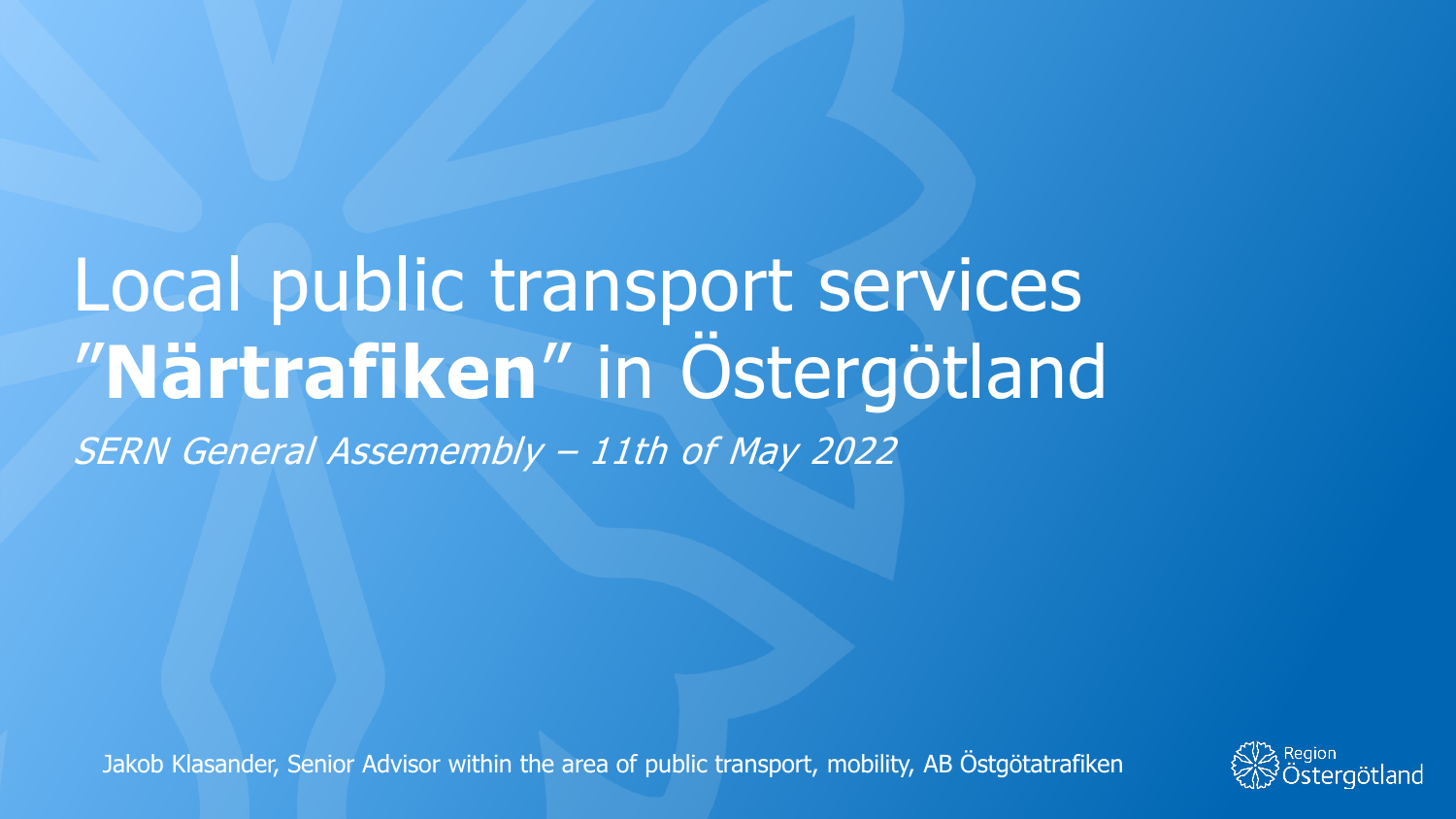

#### **To paint a picture…**



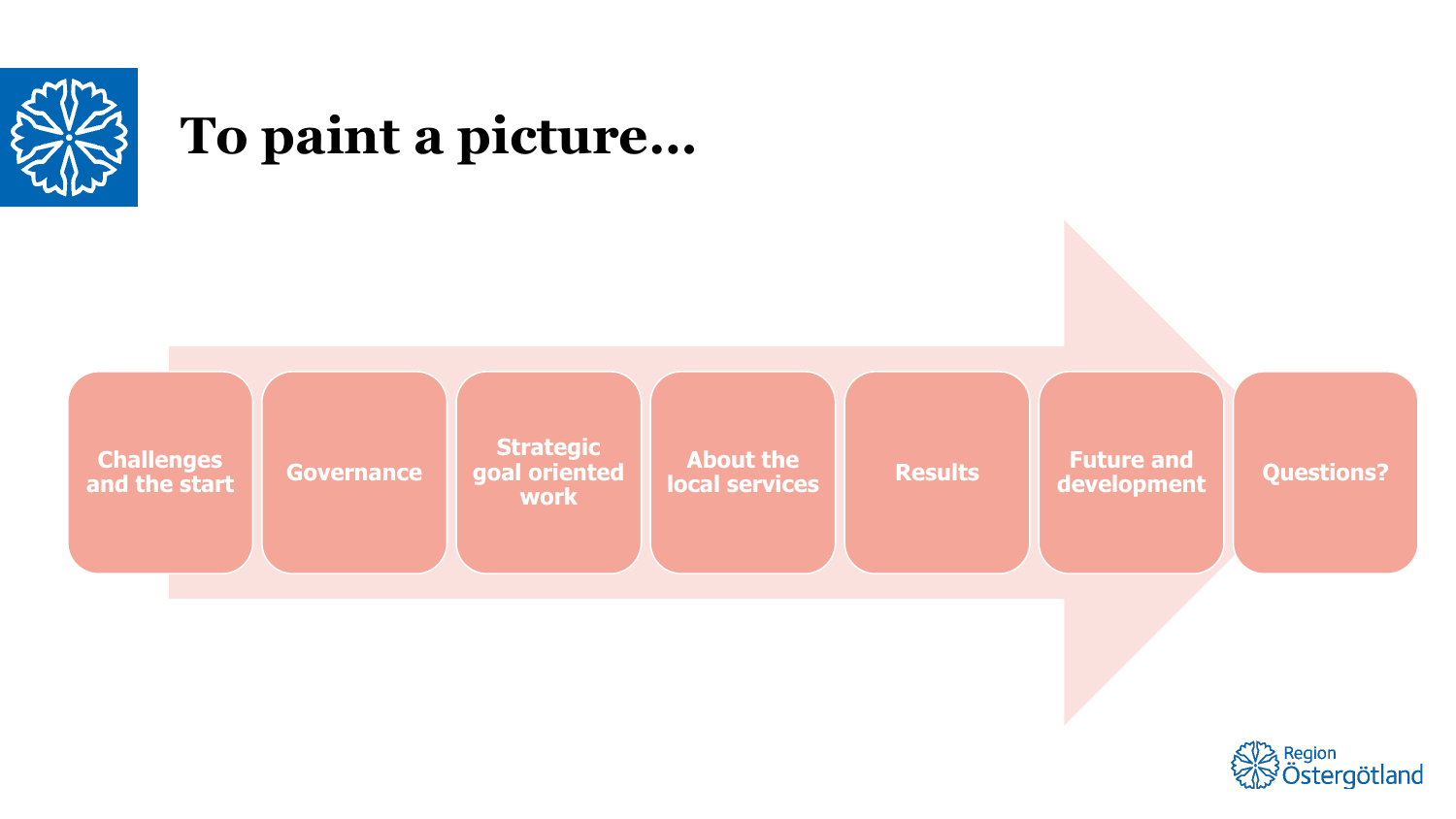

- **Jakob Klasander**, Senior Adviser within the area of public transport and mobility
- AB **Östgötatrafiken**, Company owned by Region Östergötland (regional level)
- **Region Östergötland** is the regional public transport authority since 2012
- **Agreements** between the municipaltieis (local/city level) within the region about financing, responsibilities and other aspects.

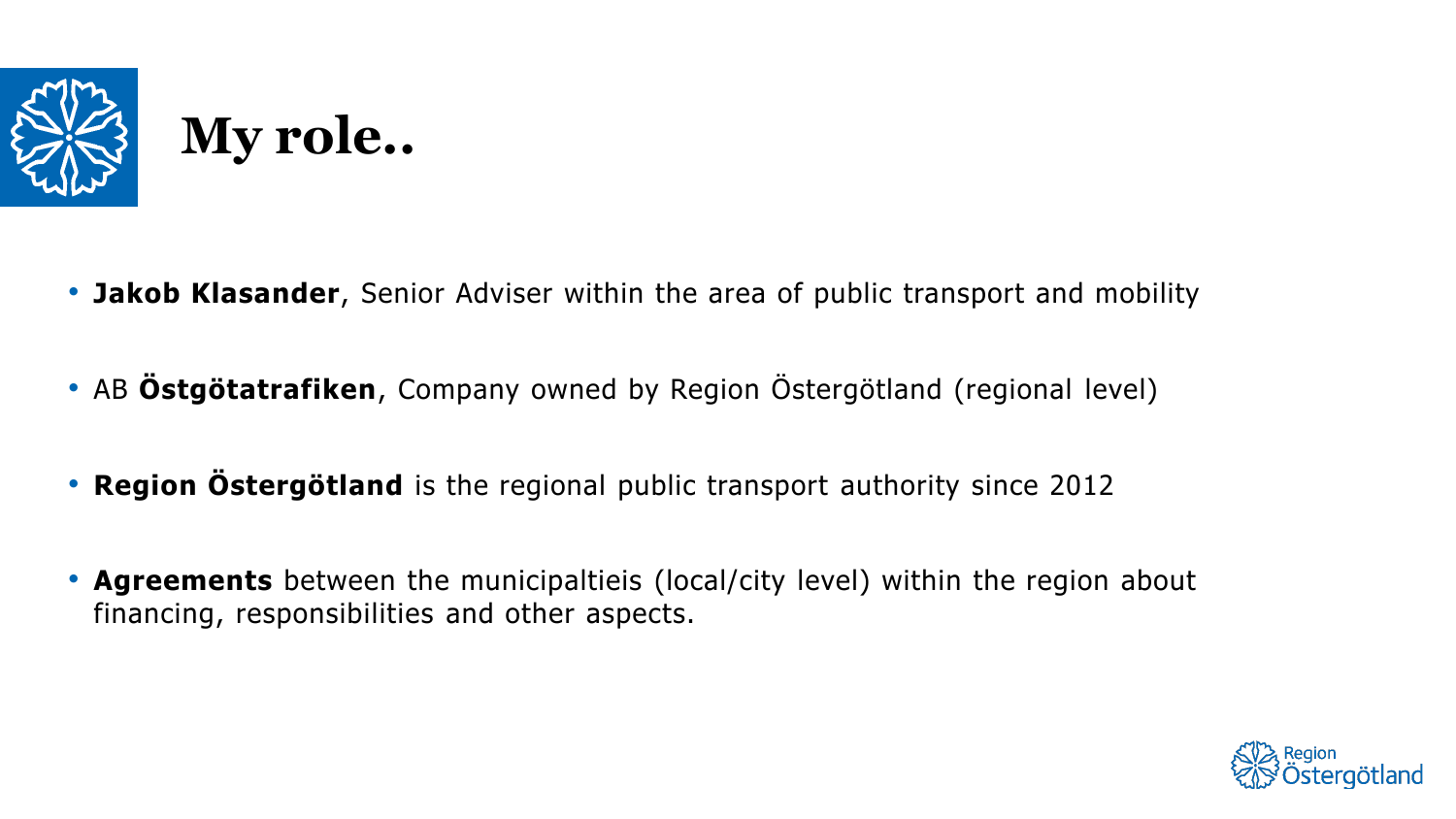

- **The need to achive our goals** part of the change, societal changes
- **Different conditions** within the region
- **Difficulties with scheduled bus traffic** For it to be successful everywhere
- **Other tools in the traffic system –** it has possibilities / challenges, pros / cons
- **What should be internalized** within the public auothority?

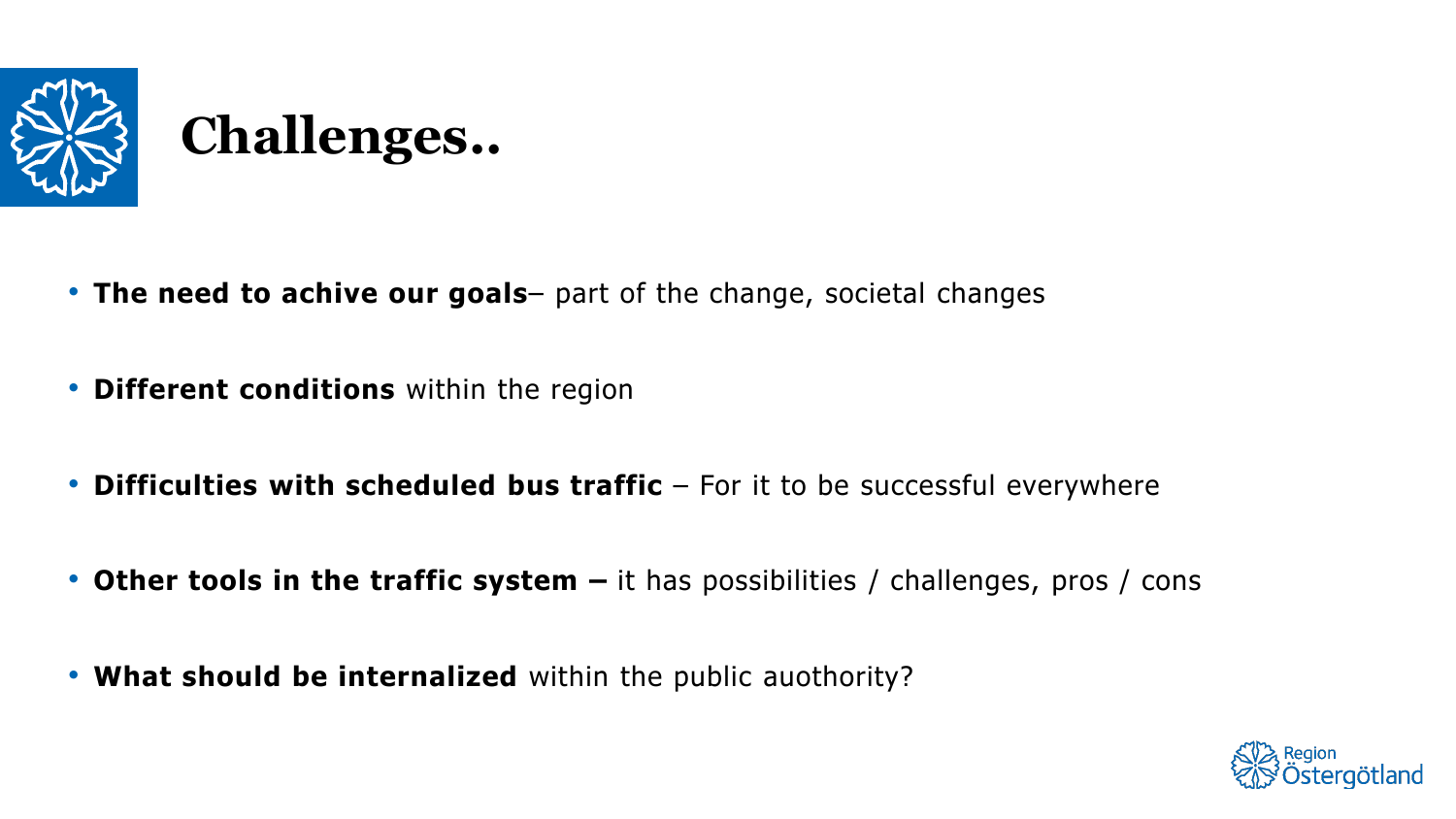

# **How was"***Närtrafiken***" developed?**

- As of regionalization (Region Östergötland became a region) in **2012,** there was a gradual takeover of **municipal supplementary traffic**
- **The supplementary traffic** was previously specific and **different** in the 13 municipalities in the Region of Östergötland.
- In **2016,** Närtrafiken (Local services public transport) was launched as a common and developed **regional concept**
- When **routes in the bus system changes**, Local Traffic/Närtrafiken changes
- In 2020, additions were made to be able to reach more grocery stores that were prioritized in the **Regional Service Program**

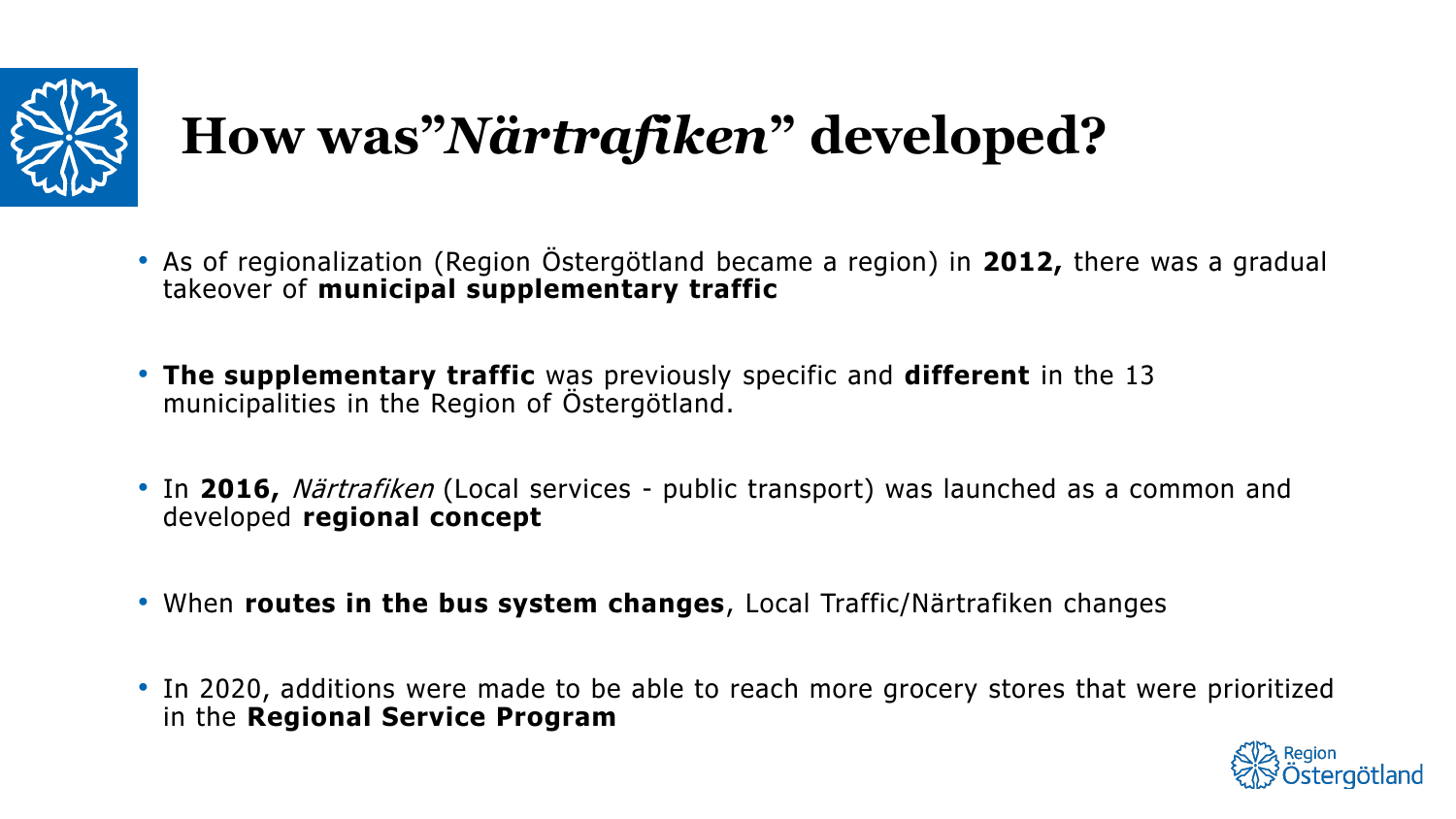

## **A selection of goals that support Local services in public transport?**

- Public transport's **market share** of motorized transport should amount to 32% by 2030.
- The entire population (**100 %**) should have **access**  to some kind of Public transport by the year or 2030.
- At least 90% of the population should have access to **efficient scheduled traffic** by 2030
- At least 70% of the **larger towns** must have access to prioritized routs (stomtrafik) and with a travel time quota of a maximum of 1.4 for trips to Linköping or Norrköping in 2030

| Goal                                                                                                                                                        | <b>Starting point   Goal 2030</b> |            |
|-------------------------------------------------------------------------------------------------------------------------------------------------------------|-----------------------------------|------------|
| <b>Market share of motorized</b><br>transports                                                                                                              | <b>19%</b>                        | 32%        |
| <b>Percentage of the regions</b><br>population that should have<br>access to public transport                                                               | <b>100%</b>                       | 100%       |
| <b>Percentage of the regions</b><br>population that should have<br>access to effective bus<br>routes/scheduled traffic                                      | 86%                               | 90%        |
| <b>Percentage of larger towns</b><br>that should have access to<br>prioritized routs with a<br>travel quota of max 1.4 to<br><b>Linköping or Norrköping</b> | 47%                               | <b>70%</b> |

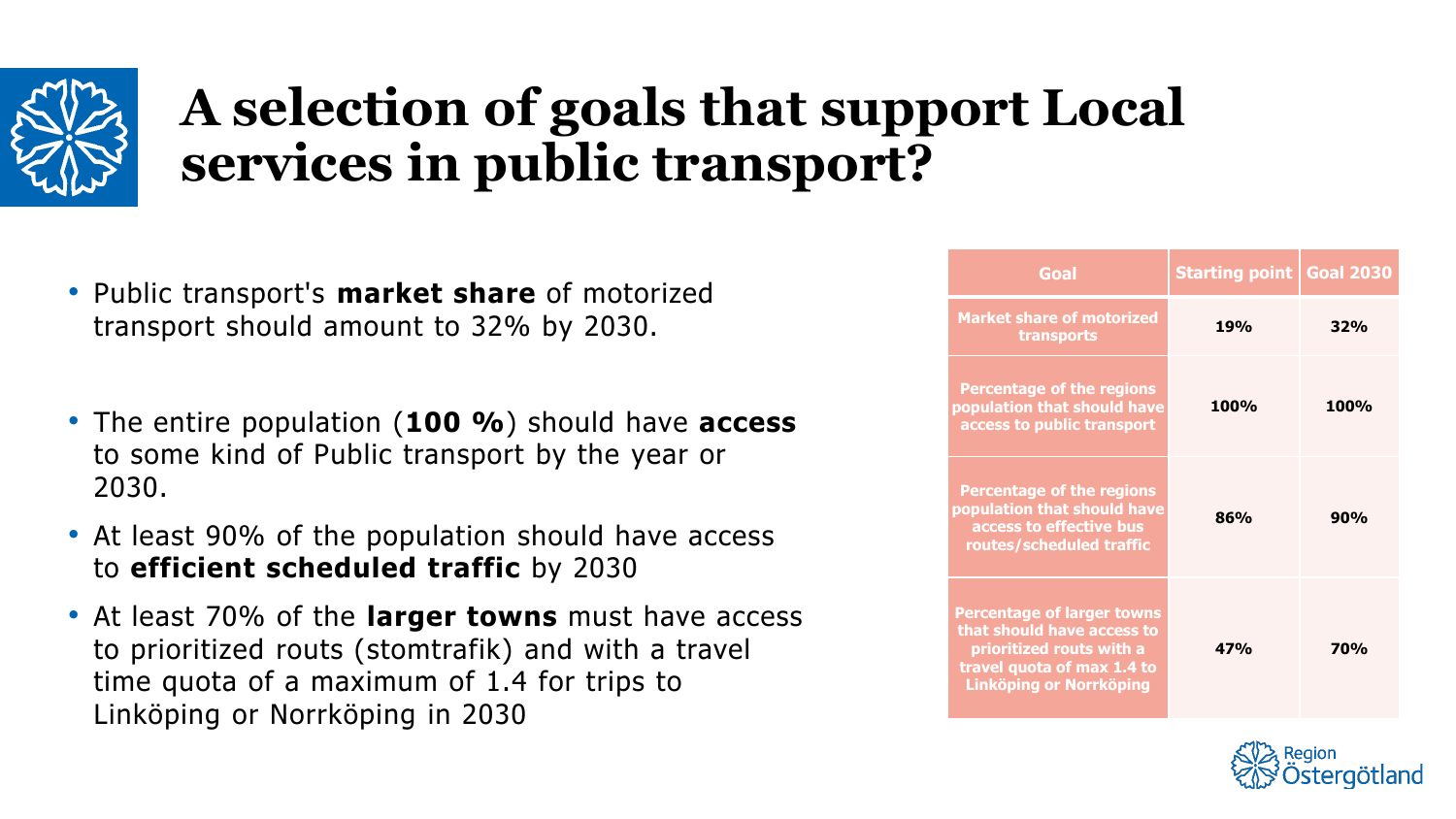

## **A selection of strategies support Local services in public transport?**

- **Increase Public transport's market share**
- Increase the integration between public transport and community planning
- Focus on goal-oriented traffic development in collaboration
- Influence for changed travel behaviors and positive attitudes
- Improve the citizens of Östergötland's knowledge of public transport
- **Good geographical accessibility**
	- Increase the possibility of combined modes of transport
- **Attractive public transport with good accessibility**
	- Reduce the actual travel time
	- Develop public transport infrastructure
	- Smooth out travel around the clock

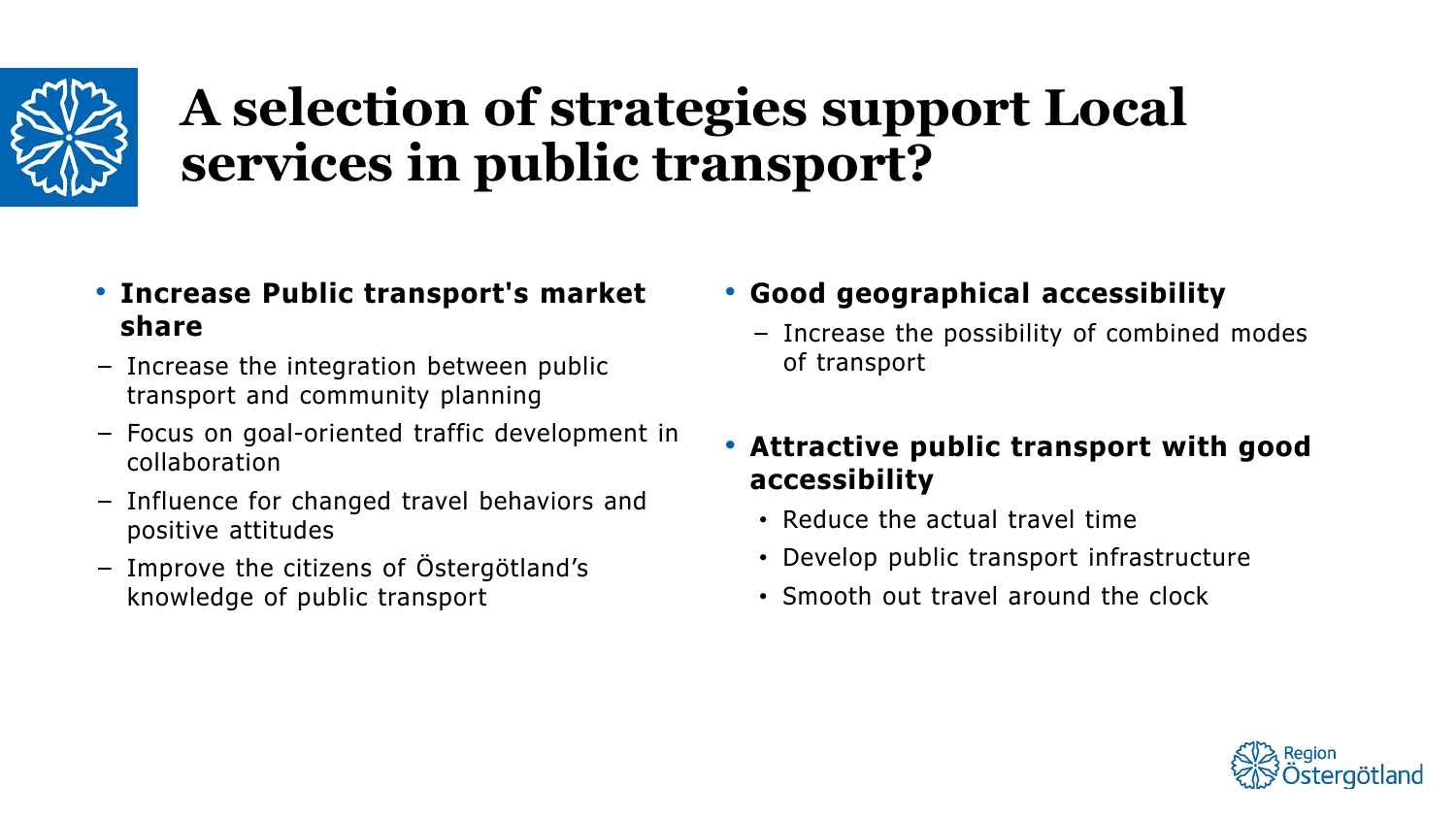

#### **Place in our traffic system?**



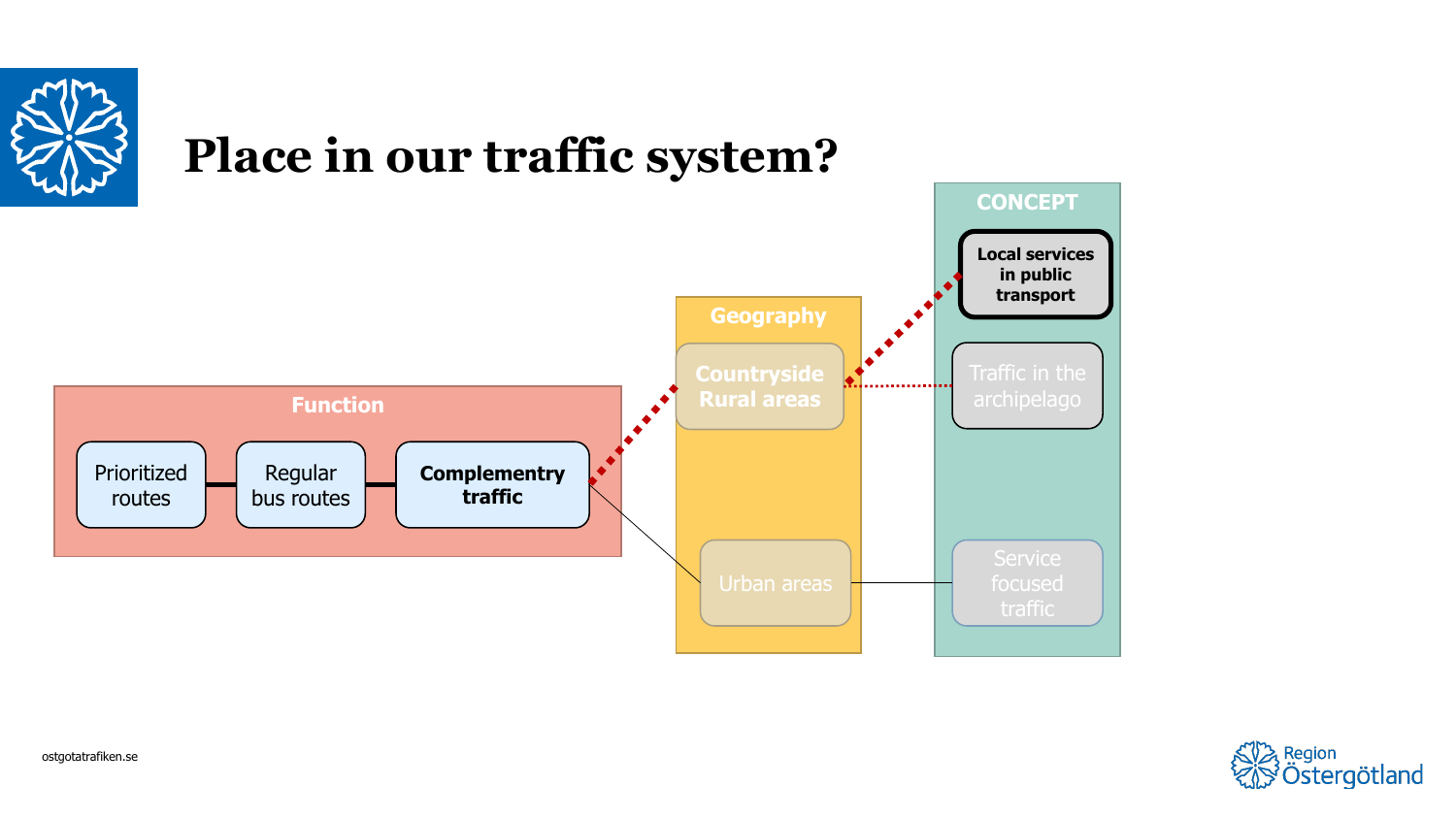

# **What are we trying to say and achieve?**

- Regional public transport is a **tool** for regional development
- Goals and strategies in the **Regional Traffic Supply Program** (RTP)
- **Different traffic solutions** for the different needs and geographies within the system
- Local transport **(Närtrafik) one of the tools** of regional public transport
- Närtrafiken is a service which takes you **to/from rural areas to city centers**

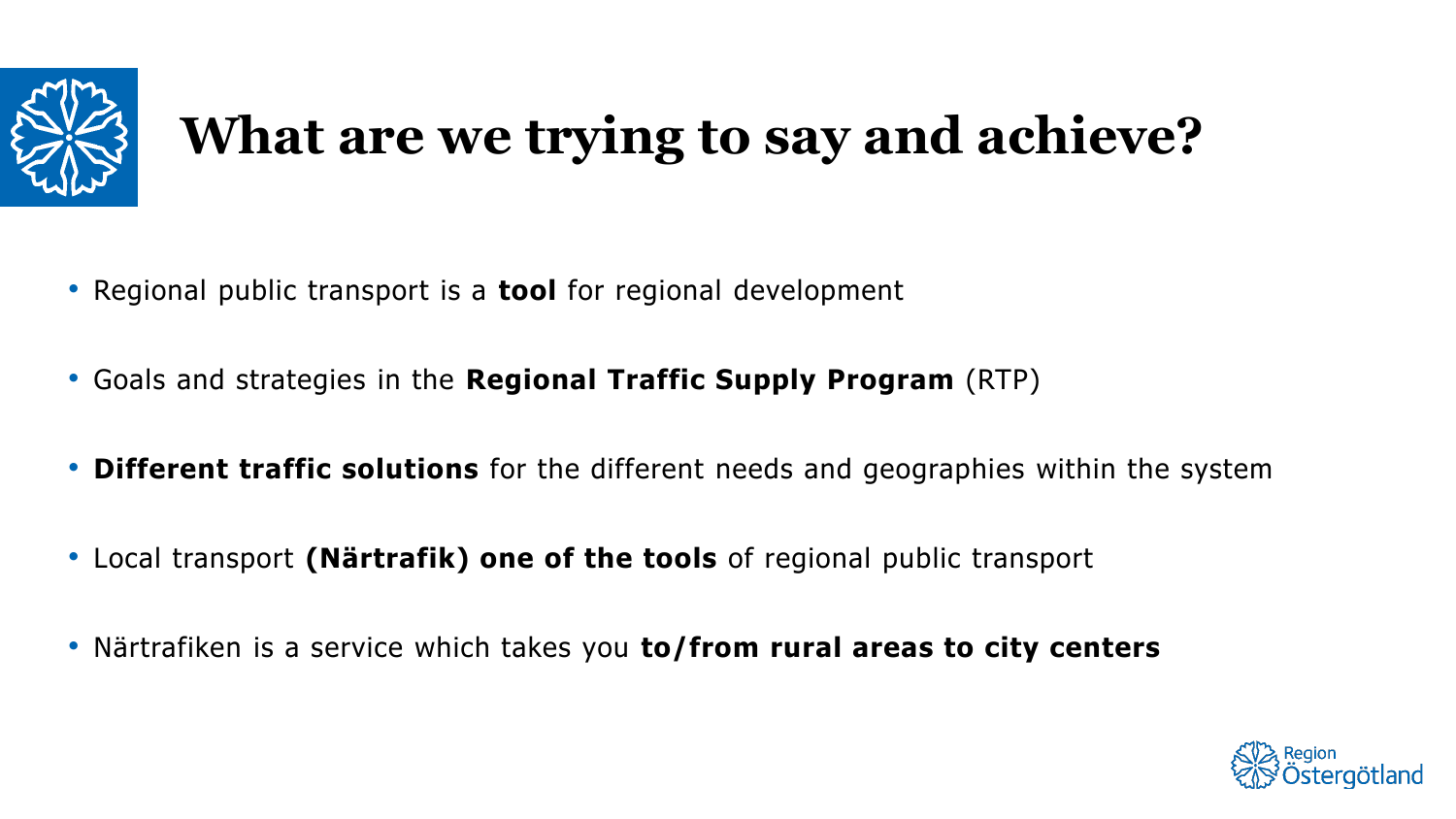

# **What is "***Närtrafik***"?**

- **Service** for residents / visitors outside the regular service
- To / from addresses **>2 km** to the nearest bus stop
- To / from local traffic (Närtrafiken) **stop in a service area**
- **Opening hours – off peak**
	- Weekdays 9: 00-12:30 and 17: 00-22:00
	- Weekends 9: 00-17:00
- Booking via our **order/call center** no later than 2 hours before travel



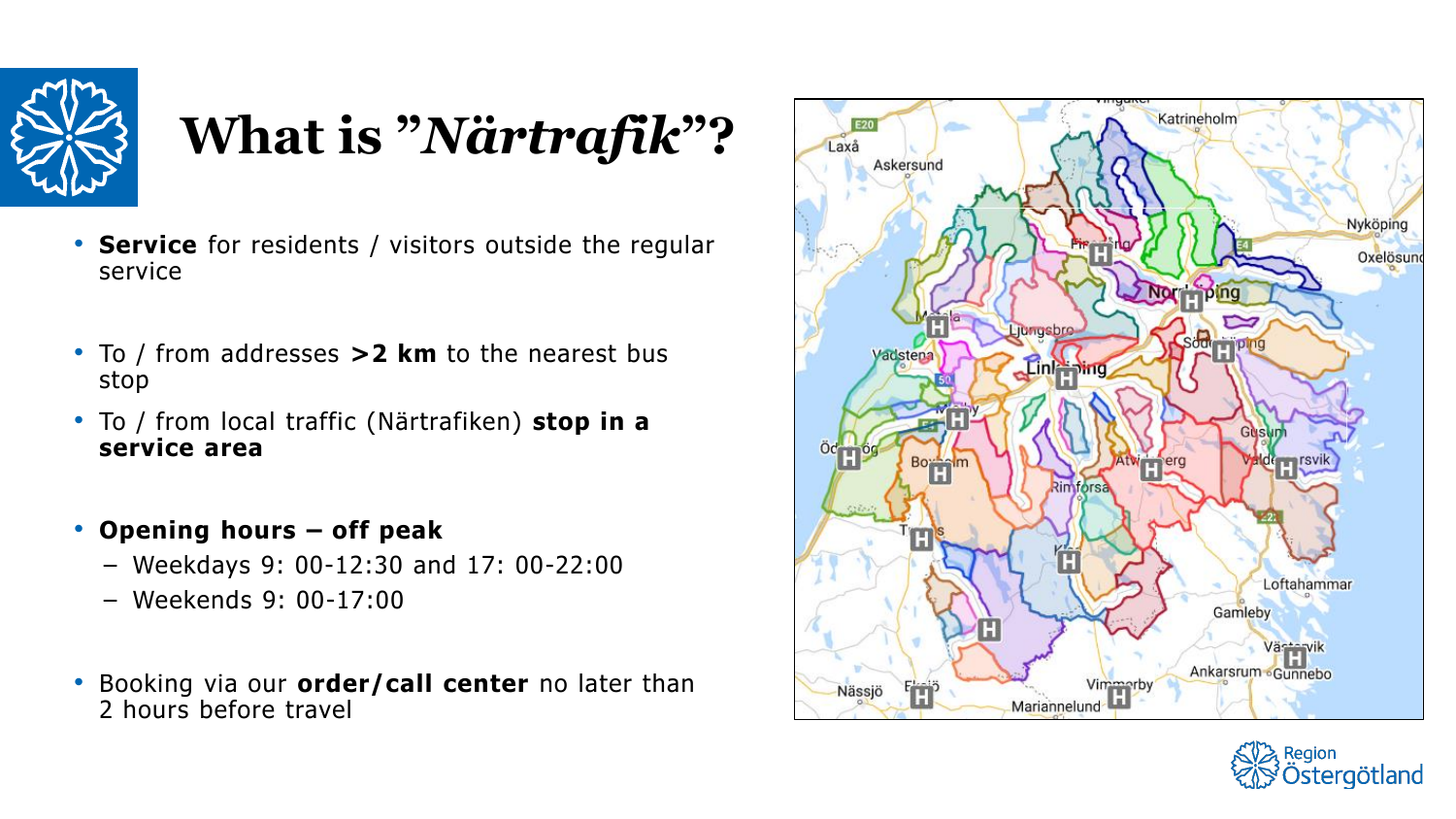

# **How is the traffic implemented?**

- **Vehicles** from school transport, transport service and medical travel = **coordination** for co-traveling
- The trips are **co-planned** with travel services and medical trips

#### • Regarding **tickets**

- SEK 45 for adults, 31.50 discounted price
- Single tickets
- The ticket can be purchased in the app or in the vehicle

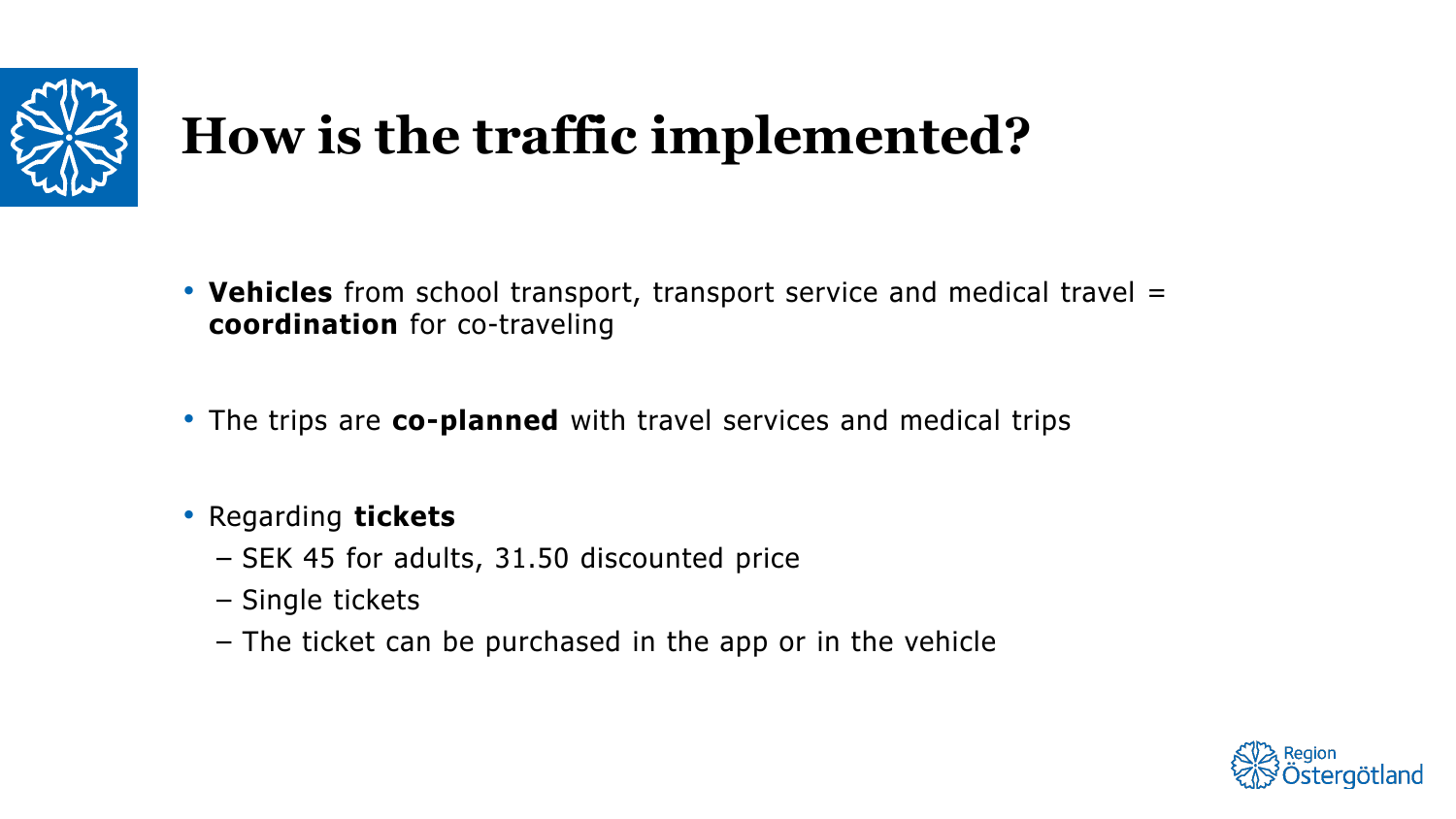

#### **Some results?**

| Year               | <b>Number of</b><br>travels | <b>Number of</b><br><b>passengers</b> | <b>Average travel</b><br>length (in km) | <b>Traffic cost</b><br>per passenger | <b>Total kost</b><br>(SEK, Kr) |
|--------------------|-----------------------------|---------------------------------------|-----------------------------------------|--------------------------------------|--------------------------------|
| 2016<br>(6 months) | 3 600                       | 4 200                                 | 16,9                                    | 240 kr                               | 1 020 000 kr                   |
| 2017               | 9 3 0 0                     | 10 600                                | 17,5                                    | <b>260 kr</b>                        | 2 800 000 kr                   |
| 2018               | 12 800                      | 15 200                                | 17,8                                    | <b>260 kr</b>                        | 4 000 000 kr                   |
| 2019               | 13 400                      | 16 000                                | 18,0                                    | 330 kr                               | 5 350 000 kr                   |
| 2020               | 9 500                       | 11 200                                | 18,2                                    | <b>510 kr</b>                        | 5 730 000 kr                   |
| 2021               | 9 400                       | 11 100                                | 18,4                                    | 470 kr                               | 5 260 000 kr                   |

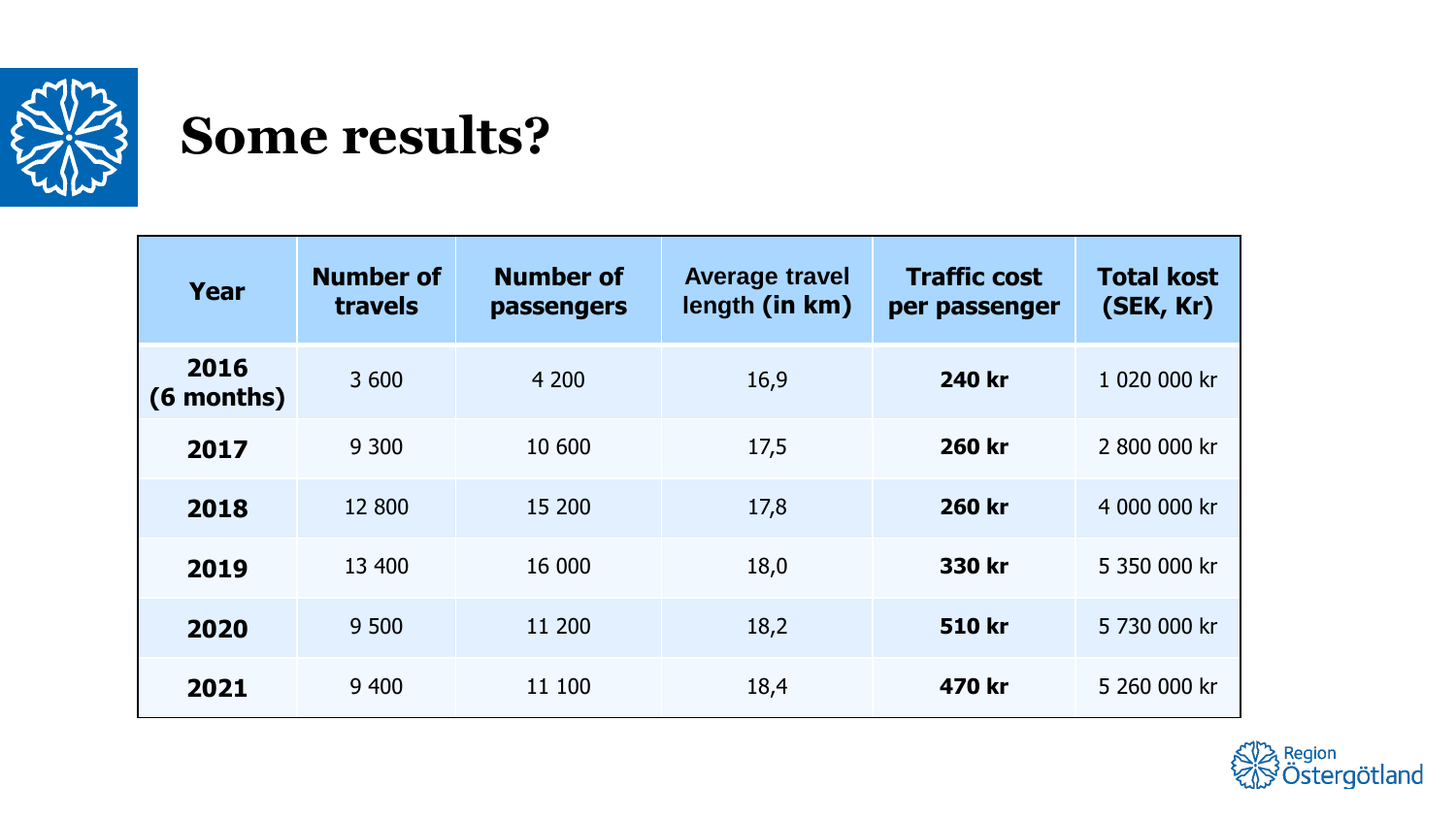

### **More statistics…**



Sales per weekday **Blue** = Number of passengers **Red** = Amount of sales (SEK)

• **Passenger/travel**

- 2019 =  $1,195$  passengers/travel
- 2021 =  $1,183$  passengers/travel
- **Degree of co-planning with other types of travel**
	- $\cdot$  2019 35,5 %
	- $\cdot$  2021 28,5%

| Travels 2021: |     |  |
|---------------|-----|--|
| Adult         | 76% |  |
| Youth         | 11% |  |
| Seniors       | 13% |  |

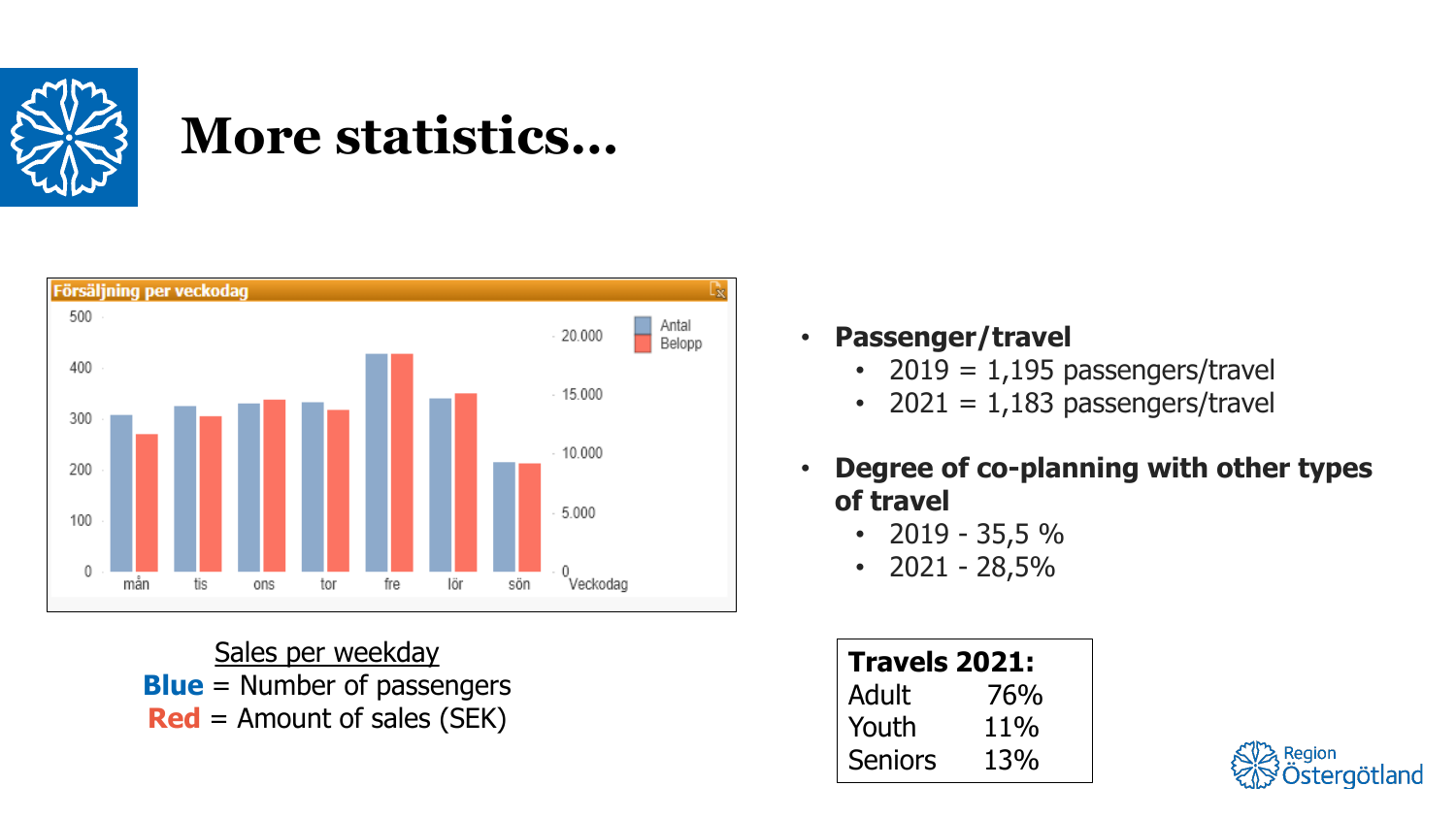

# **What's ahead?**

- Need for **continuous** development
- Coming **traffic changes** in the summer of 2022 affect
- New **booking and planning system** to be **procured** order in app?
- At present, **no assignments** for major changes
- There are **requests** from municipalities and customers
- **Communication plan** developed to make Local Traffic more visible